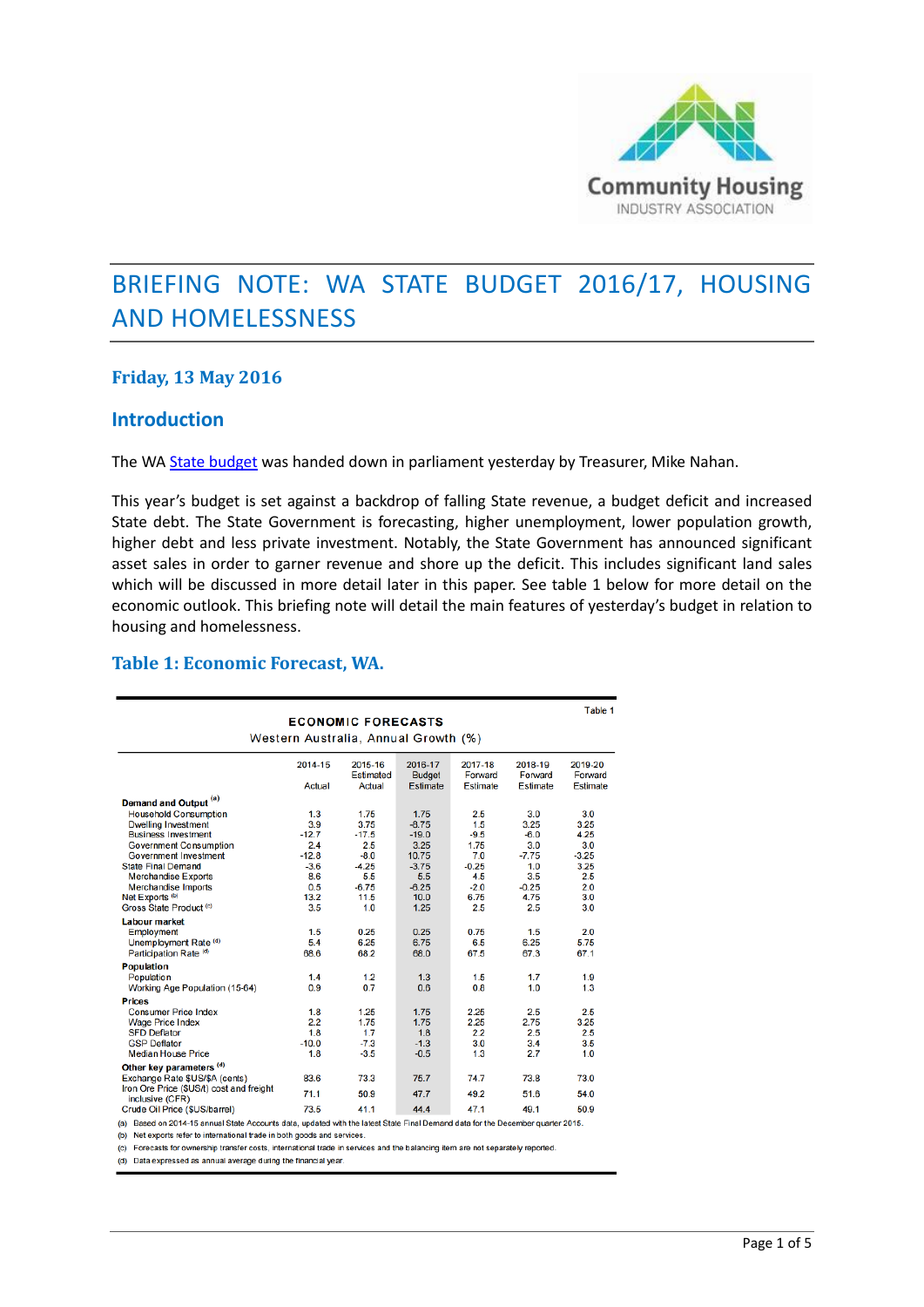

# **Major Items**

### **Social Housing Investment Package (SHIP)**

CHIA was broadly welcoming of SHIP when it was announced in the 2015/16 budget.

According to the budget papers, "*The Package is on target to deliver an additional 1,000 social housing dwellings and halve the number of seniors and families with children who are on the priority waitlist for social housing by 30 June 2017*."

Notably, that there has been a significant change in the proposed expenditure figures from last year's budget to this year's budget.

Last year's budget stated that: *"…\$23.9 million to commence the implementation of the Social Housing Investment Package. This \$560 million initiative (that includes \$307.9 million capital expenditure) will see 1,000 additional social housing dwellings built, purchased or leased over 2015- 16 and 2016-17, halving the number of seniors and families with children on the priority waitlist by 30 June 2017…*" 1

This year's budget states that: *"…\$298.1 million to continue the implementation of the Social Housing Investment Package. This \$564 million initiative (that includes \$405.2 million capital expenditure) will deliver 1,000 additional social housing dwellings and halve the number of seniors and families with children who are on the priority waitlist for social housing by 30 June 2017…"<sup>2</sup>*

In other words, the total budget for SHIP has increased by \$4 million dollars and the proposed capital expenditure spend (newly built dwellings) has increased by \$97.3 million. Despite the increased budget and capital expenditure spend; however, the headline target of 1,000 additional social housing dwellings has not changed according to the budget papers. It is not clear to CHIA why the increased spend on the package is not translating to a corresponding increase in dwelling output.

Additionally, according to the budget papers, \$69.1 million was invested in SHIP in 2015/16. Forward estimates show that this will rise to the sum of \$404 million by FY 2018-19. CHIA will seek clarification regarding where the remaining \$200 million of the total projected \$564 million spend sits in terms of spending projections.

Finally, it should be noted that the projected spend of \$298 million in 2016/17 is, according to forwarded estimates, the largest annual investment in the package during its lifetime. This makes sense given the Housing Authorities' goals in relation to waitlist reduction by June 2017.

**.** 

<sup>&</sup>lt;sup>1</sup> [Budget paper Vol 2,](http://static.ourstatebudget.wa.gov.au/15-16/2015-16-wa-state-budget_bp2_vol2.pdf?) p 852

<sup>&</sup>lt;sup>2</sup> [Budget Papers Vol](http://static.ourstatebudget.wa.gov.au/16-17/2016-17-wa-state-budget-bp2-vol2.pdf?) 2,p 790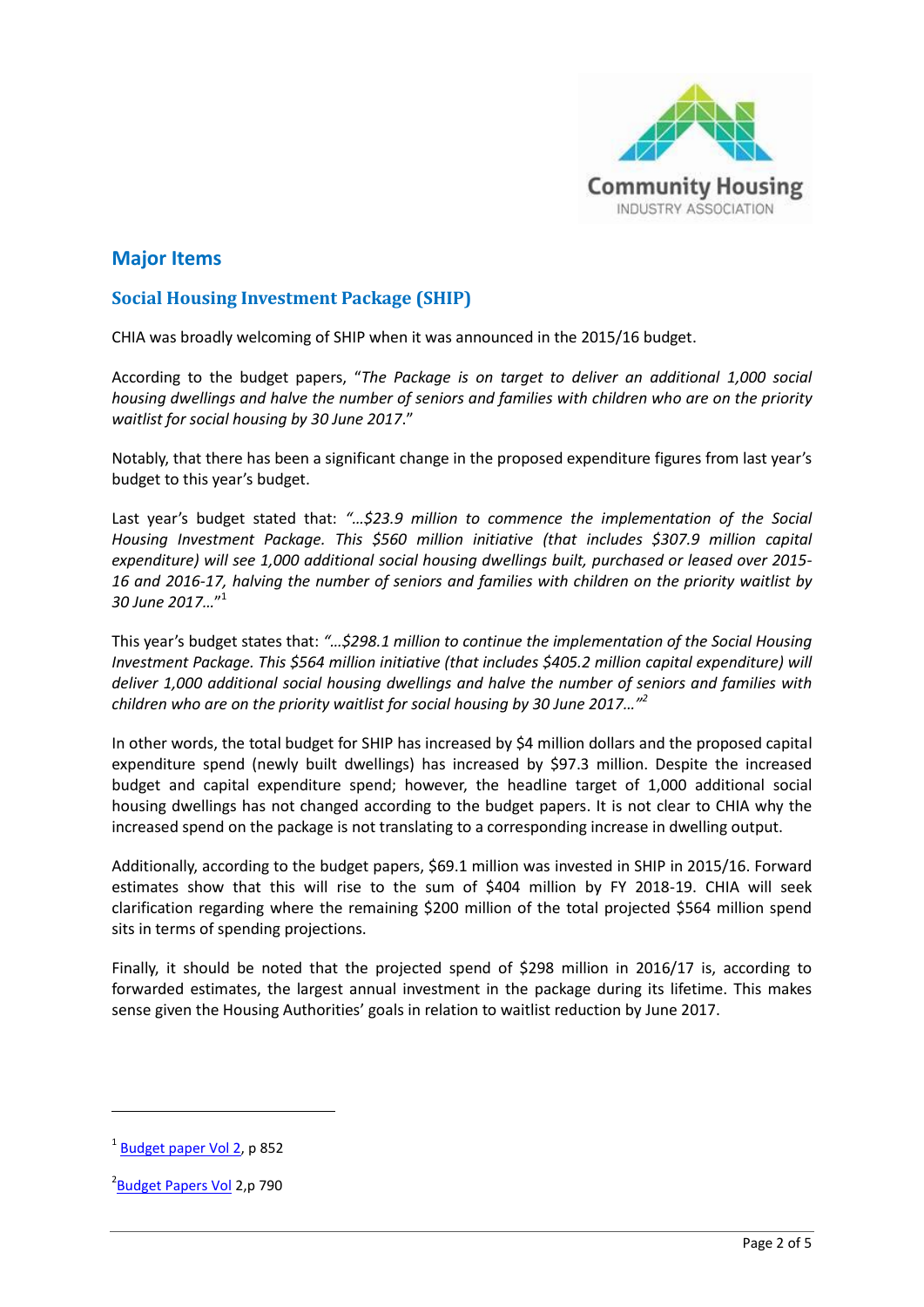

# **Continued Harmonisation/Increase in Public Housing Rents**

The Housing Authority will continue in the coming year to adjust its rent setting practices so that all tenants pay at least 25% of their income in rent. As it stands, all new tenants need pay rent at 25%. According to budget papers, "*The rent for existing tenants will be adjusted incrementally, limited to a maximum rent increase of \$6 per week per household in 2016-17, as a result of this change. This will result in additional revenue and expenditure of \$13 million over the forward estimates from 2016-17 to 2019-20 that will be reinvested in social housing programs and follows on from the \$12 rental increase implemented as part of the 2015-16 Budget*."<sup>3</sup>

CHIA will seek clarification from the Housing Authority as to what effect, if any, these changes will have on community housing providers. At present, a grey area has emerged given that new rent setting policy for community housing providers is being developed but, according to existing policy, unregistered CHPs are obliged to follow public housing rent setting policy.

# **Public Housing Cost Projections**

This year's budget papers reveal that the State Government is forecasting very significant falls in the costs associated with operating its rental housing portfolio (the public housing system).

The estimated actual spend for the financial year 2015/16 is \$974.9 million. This is projected to fall to \$644.3 million by financial year 2019/20 (See Table 2). If achieved, this would represent a 33% drop in expenditure. It is not clear to CHIA from the budget papers, how these expenditure reductions are to be achieved. The income statement suggests that it will not be from a sell down or divestment of public housing stock as revenue from 'rental income' is projected to increase to 2019/20.

# **Table 2: Falling expenditure on rental housing**

#### **Service Summary**

| <b>Expense</b>                           | 2014-15<br>Actual<br>\$'000 | 2015-16<br><b>Budget</b><br>\$'000 | 2015-16<br><b>Estimated</b><br>Actual<br>\$'000 | 2016-17<br><b>Budget</b><br><b>Estimate</b><br>\$'000 | 2017-18<br>Forward<br>Estimate<br>\$'000 | 2018-19<br>Forward<br><b>Estimate</b><br>\$'000 | 2019-20<br>Forward<br>Estimate<br>\$'000 |
|------------------------------------------|-----------------------------|------------------------------------|-------------------------------------------------|-------------------------------------------------------|------------------------------------------|-------------------------------------------------|------------------------------------------|
|                                          | 763,241                     | 880,854                            | 974,914                                         | 838.817                                               | 747,503                                  | 653,987                                         | 644.296                                  |
|                                          | 130,396                     | 163,797                            | 123,619                                         | 124,448                                               | 137,412                                  | 163,509                                         | 182,107                                  |
|                                          | 339,662                     | 578,367                            | 465,695                                         | 487,786                                               | 504,895                                  | 491,656                                         | 447,996                                  |
| 4. Government Regional Officers' Housing | 182,195                     | 183.787                            | 177.708                                         | 184.161                                               | 186.366                                  | 186,352                                         | 180,134                                  |
|                                          | .415.494                    | 1.806.805                          | 1.741.936                                       | 1.635.212                                             | 1.576.176                                | 1.495.504                                       | 1,454,533                                |

### **No new Community Housing investment**

As anticipated, no new initiatives were announced in this budget in relation to investment in community housing in respect of capital investment or transfer of housing assets to community

 $3$  Ibid, p784

**.**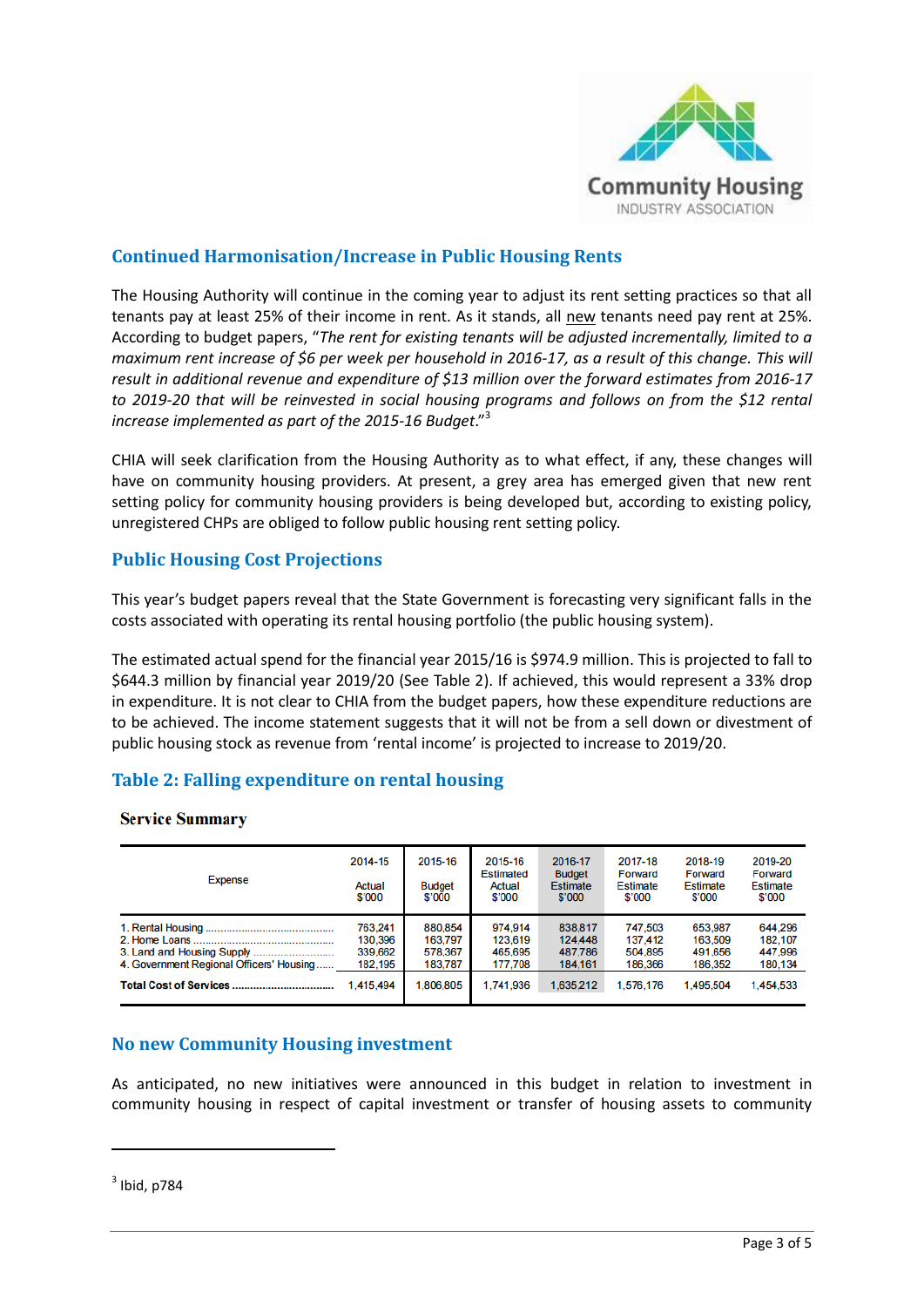

housing providers. In fact, the budget states that there will be a "\$132.8 million decrease in transfers of housing assets to the community housing sector in 2016-17 due to the bulk of the asset transfers planned to occur in 2015-16..."<sup>4</sup>

However, the sector does get a mention in respect of the Housing Authorities land development activities in conjunction with private property developers. The Budget states that this year will see "the development of 1,901 housing lots including 1,452 lots developed with Joint Venture partners. Significant land development will support affordable, public and community housing throughout metropolitan and regional areas."<sup>5</sup>

CHIA will look to clarify with the Housing Authority how, specifically, this development activity will support community housing throughout the metropolitan area.

### **Major Asset sales still forecast**

The Housing Authorities investment program is being largely funded by the sale of land, housing and other assets. According to questions tabled in parliament in October last year, the Housing Authority will divest 11% of its total assets by 2019-20.<sup>6</sup>

# **Table 3: Housing Authorithy asset divestment**

|                                               | 427.187 | 427.187  | 601.889   | 332.946   | 343.699   | 236.874    |
|-----------------------------------------------|---------|----------|-----------|-----------|-----------|------------|
|                                               |         |          |           |           |           |            |
| <b>FUNDED BY</b>                              |         |          |           |           |           |            |
|                                               |         | 445,509  | 444,380   | 391.983   | 458.332   | 379,759    |
|                                               |         |          | 125.000   |           |           |            |
|                                               |         | (82.554) | (48, 106) | (118.007) | (144,703) | (147, 603) |
|                                               |         | 23.092   | 24,403    | 6.417     | 4.746     | 4.718      |
| Drawdowns from Royalties for Regions Fund (a) |         | 41.140   | 56.212    | 52,553    | 25.324    |            |
|                                               |         |          |           |           |           |            |
|                                               |         | 427.187  | 601.889   | 332,946   | 343.699   | 236,874    |
|                                               |         |          |           |           |           |            |

According to the budget papers, the Department's land development activity is key to its initiatives in the creation of home ownership opportunities for people on low incomes.

 $<sup>4</sup>$  Ibid, p792</sup>

1

5 Ibid, p 790

6 [http://www.parliament.wa.gov.au/parliament/pquest.nsf/Parliament/pquest.nsf/SrchQON/74DE0D24DF8CB](http://www.parliament.wa.gov.au/parliament/pquest.nsf/Parliament/pquest.nsf/SrchQON/74DE0D24DF8CBD3F48257EE4001FE6EB?opendocument) [D3F48257EE4001FE6EB?opendocument](http://www.parliament.wa.gov.au/parliament/pquest.nsf/Parliament/pquest.nsf/SrchQON/74DE0D24DF8CBD3F48257EE4001FE6EB?opendocument)